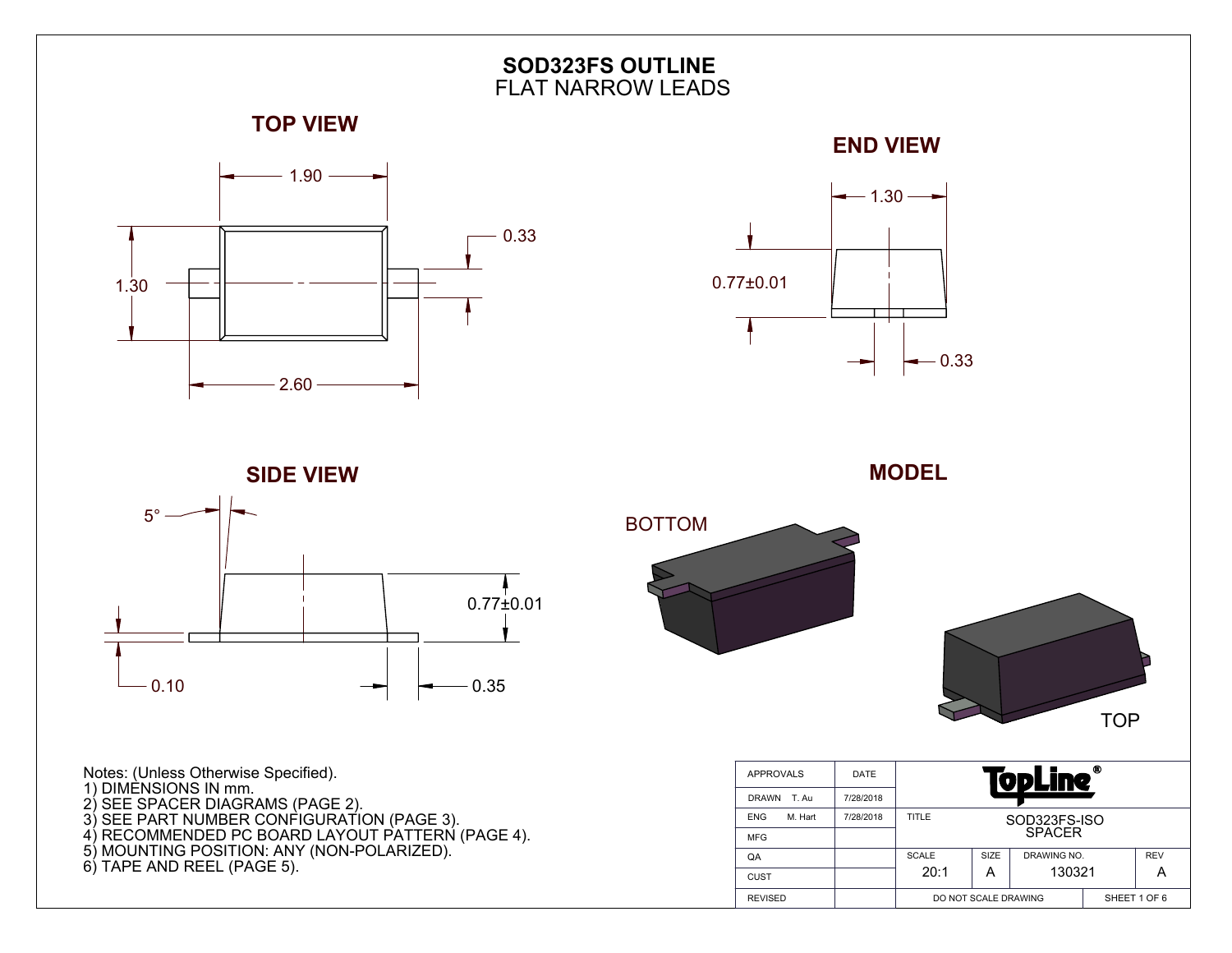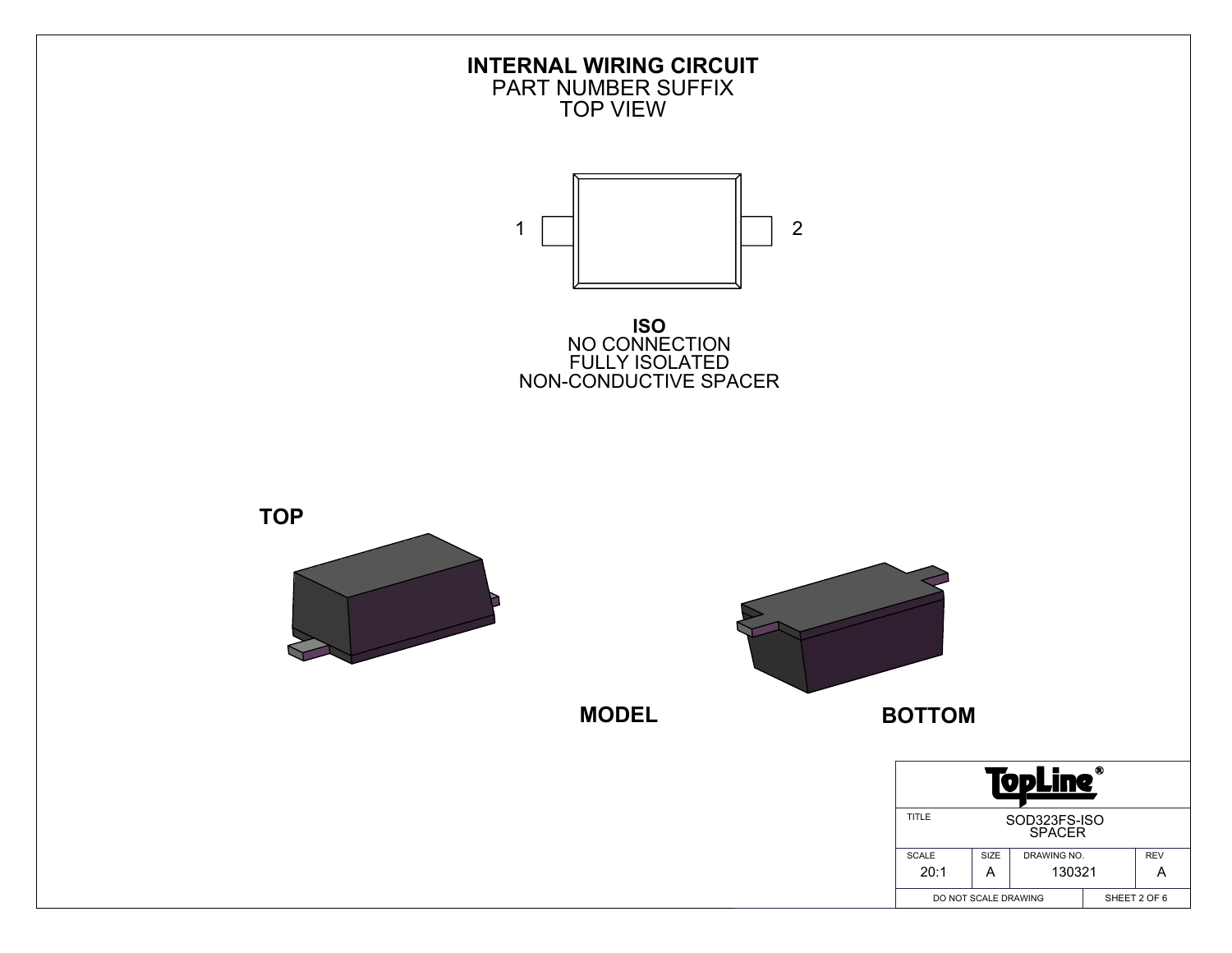

| <b>OUTLINE</b> | <b>REEL QTY</b> | <b>NOTES</b>        | <b>RoHS</b> | <b>MSL</b><br><b>LEVEL</b> |            | HALOGEN APPLICATION TOP |    |
|----------------|-----------------|---------------------|-------------|----------------------------|------------|-------------------------|----|
| SOD323FS-ISO   | 3000            | <b>OPEN CIRCUIT</b> | <b>YES</b>  |                            | <b>YES</b> | <b>SPACER</b>           | NС |

| Ф<br>ODLIN                             |      |              |  |            |  |  |  |  |
|----------------------------------------|------|--------------|--|------------|--|--|--|--|
| TITLE<br>SOD323FS-ISO<br><b>SPACER</b> |      |              |  |            |  |  |  |  |
| <b>SCALE</b>                           | SIZE | DRAWING NO.  |  | <b>REV</b> |  |  |  |  |
| <b>NONE</b>                            |      | 130321       |  |            |  |  |  |  |
| DO NOT SCALE DRAWING                   |      | SHEET 3 OF 6 |  |            |  |  |  |  |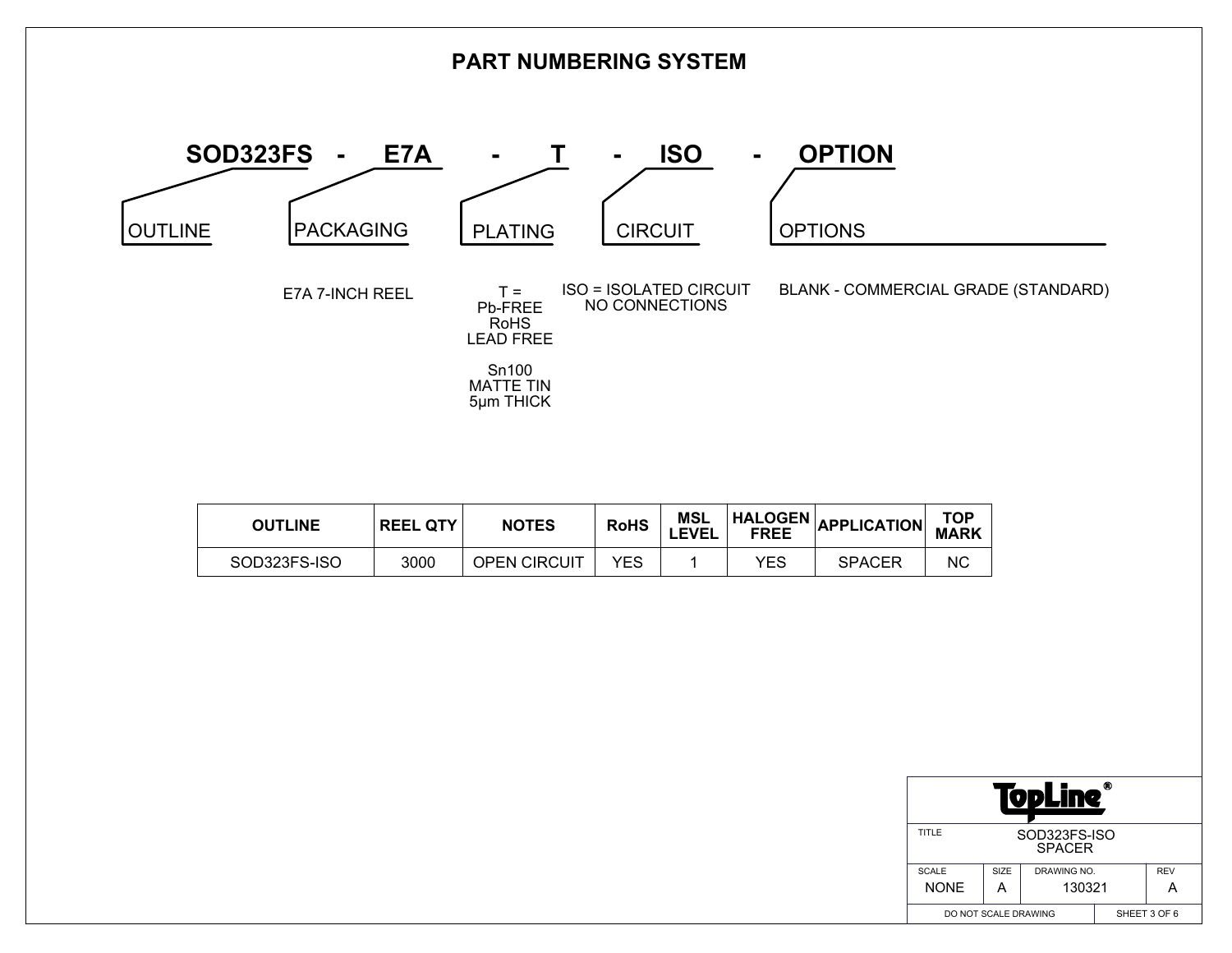

Notes: (Unless Otherwise Specified). 1) DIMENSIONS IN mm. 2) PCB BOARD DIMENSIONS ARE PRESENTED ONLY AS A GUIDELINE. DESIGNERS SHOULD USE THEIR OWN EXPERIENCE WHEN DESIGNING PCB.

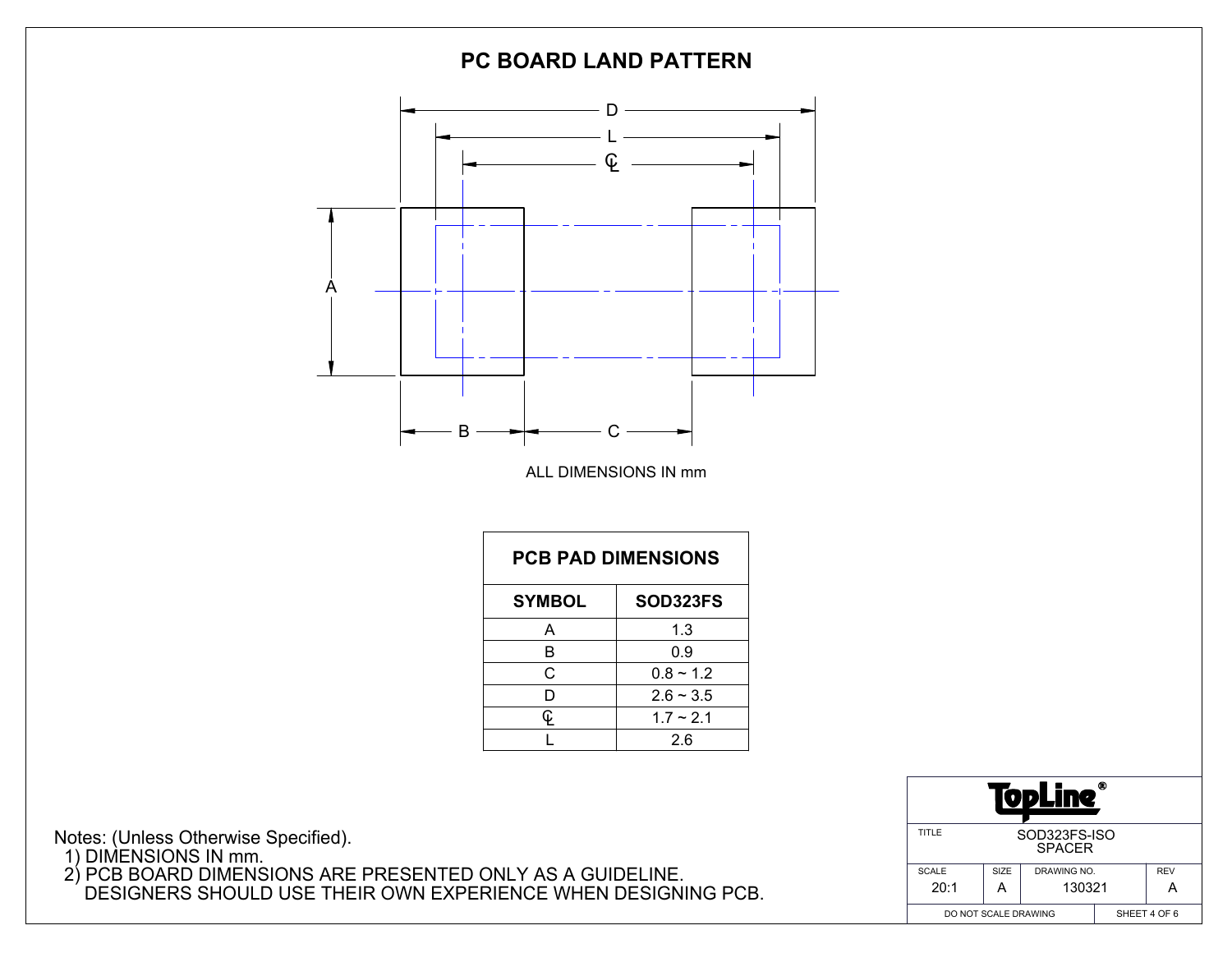